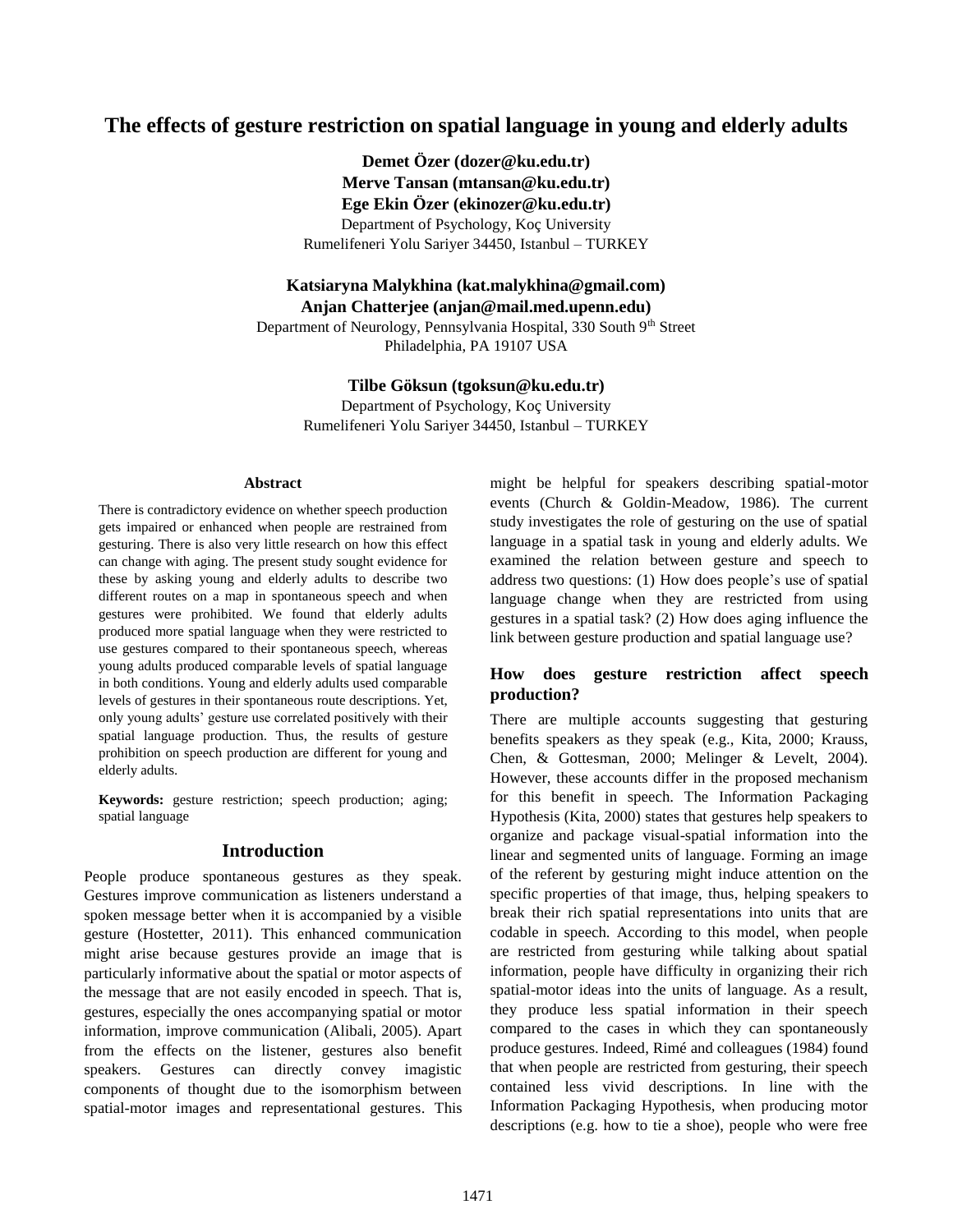to produce gestures used more semantically rich verbs referring to key elements in motoric descriptions (Hostetter, Alibali, & Kita, 2007).

Another account, the Lexical Access Hypothesis, suggests that gestures might facilitate speech to retrieve words especially when expressing spatial information (Hadar & Butterworth, 1997; Krauss, Chen, & Gottesman, 2000). One prediction of this account is that if speakers are restricted from gesturing, they will have problems in retrieving the correct words particularly when they describe spatial-motor events. Thus, in line with Information Packaging Hypothesis, this account argues that speech will be impaired in the absence of gesture use. Many studies support this account (Krauss, 1998; Rauscher, Krauss, & Chen, 1996). For example, Hostetter, Alibali, and Kita (2007) found that speakers who were restricted from gesturing started their speech with more connectors such as "and" compared to speakers who were free to use gestures when describing motoric events. The disfluencies observed in the absence of gesture is more evident in spatial contents. When restricted from gesturing, speakers were found to be speaking slower when talking about spatial information compared to the nonspatial aspects of a cartoon (Krauss, 1998). Also, speakers produced higher proportion of filled pauses (e.g. um, uh) when they could not gesture, indicating that they had difficulty in accessing the lexical items.

Another account suggests that speakers use gestures to supplement and/or complement their speech (Melinger & Levelt, 2004). It is easier to convey the imagistic properties of spatial-motor events with gestures in a more global manner compared to speech (see also Kita, 2000). Yet, according to this account, speakers use speech and gesture concurrently; but if a gesture expresses necessary information, then, that information can be omitted in speech. For instance, Melinger and Levelt (2004) found that speakers who produced iconic gestures representing the spatial relations omitted the required spatial information from their speech more compared to speakers who did not gesture. Also, when restricted from gesturing, speakers used more spatial language when describing the spatial relations between objects (Graham & Heywood, 1975).

Although all three accounts state that gesturing not only benefit communication of the listener but also of the speaker, they diverge on the mechanism of this benefit. They also propose different predictions on how speech will be affected in the absence of gesture use. The Information Packaging Hypothesis and the Lexical Access Hypothesis predict that speech will be impaired when speakers are restricted from gesturing, whereas the third account by Melinger and Levelt (2004) suggests that speech and gesture work as two different channels of expression, mutually compensating each other. Thus, speech can be enhanced in the absence of gesture use.

# **How does aging affect gesture production?**

Although the effect of aging on communication has been studied considerably in the literature, the impact of aging on gesture use has received less attention. Studies investigating the effects of aging on gesture show that production (Cohen & Borsoi, 1996), imitation (Dimeck, Roy, & Hall, 1998), and comprehension (e.g., Cocks, Morgan, & Kita, 2000) of gestures are all impaired by aging.

Aging can either affect cognition globally or increase problems in specific components of the cognitive system, such as working memory and spatial integration in visual processing (Andersen & Ni, 2008; Copeland & Radvansky, 2007). People with poor visual-spatial working memory and spatial transformation ability used more representational gestures (Chu, Foulkes, Meyer, & Kita, 2014). Thus, it is possible that elderly people use fewer representational gestures in spontaneous speech due to problems in their working memory system. Cohen and Borsoi (1996) found that in an object description task, elderly adults produced fewer descriptive (i.e., representational) gestures compared to young adults; however, the use of non-descriptive (i.e., beat) gestures did not differ between young and elderly adults. These findings were interpreted as a specific consequence of reduced use of visual imagery in elderly people. No difference in the description quality of speech was found as a function of age. This study, in contrary to the Information Packaging Hypothesis (Kita, 2000), suggests that the less frequent use of gestures did not impair speech in elderly. Feyereisen and Harvard (1999) also investigated the production of representational and beat gestures in different description contents varying the likelihood of generating mental images. Elderly adults used fewer representational gestures when they talked about visuospatial content generating more mental imagery, whereas the use of beats for low mental imagery events was comparable between young and elderly.

The findings on the gesture use of elderly adults are not conclusive. Although elderly adults less frequently use representational gestures in spontaneous speech in spatial contents, the effects of gesture restriction on their speech is unknown. To our knowledge, no study has investigated how the effects of gesture restriction on speech, particularly spatial information, differ between young and elderly adults.

#### **The Present Study**

The purpose of the present study is to further understand the effects of gesture restriction on speech production as a function of aging. We asked young and elderly adults to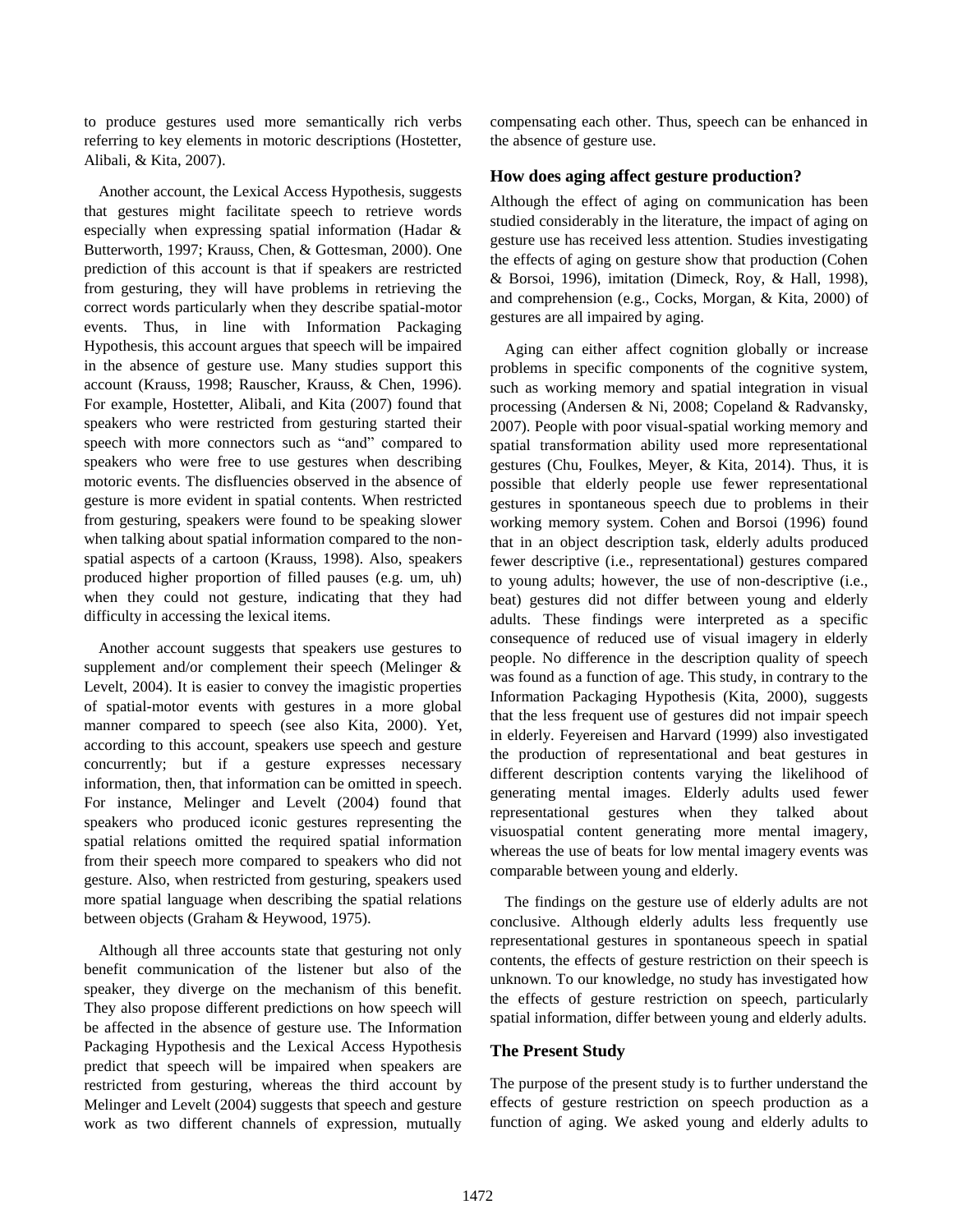describe two different routes on a directional map task without mentioning gesture use (i.e., spontaneous gesture production) and by prohibiting them from gesturing.

First, in line with the previous studies (e.g., Feyereisen & Harvard, 1999; Cohen & Borsoi, 1996), we expect that elderly adults would use fewer gestures compared to young adults when spontaneously describing the routes on the map. If gestures facilitate speech production by either helping speakers to organize and package visual-spatial information into units of speech (as suggested by the Information Packaging Hypothesis) or helping them to retrieve words (as suggested by the Lexical Access Hypothesis), then we would expect that young and elderly adults should use more spatial language in the gesture unrestricted condition compared to the gesture restricted condition. However, when we consider the already sparse use of gestures in elderly, we might also observe no difference between spatial language use in spontaneous speech and gesture restricted conditions in elderly adults. If, on the other hand, gesture helps speakers by easily conveying information that is not necessarily available in speech (Melinger & Levelt, 2014), then, young adults should use more spatial language when restricted from gesturing compared to spontaneous speech. However, if elderly adults use fewer gestures compared to young adults, then elderly adults would use more spatial language in spontaneous speech compared to young ones and use comparable levels of spatial language across spontaneous speech and gesture restriction conditions.

### **Method**

#### **Participants**

Twenty young ( $M_{\text{age}} = 20.3$ ,  $SD = 2.18$ , range: 18-22, 9 females) and 19 elderly ( $M_{\text{age}} = 62$ ,  $SD = 7.17$ , range: 52-78, 15 females) adults agreed to participate in the experiment in exchange for course credit or \$10 for an hour. All participants were right-handed and native English-speakers. Before the sessions, they were provided with a written, informed consent in accordance with the policies of the University of Pennsylvania's Institutional Review Board.

### **Stimuli and Procedure**

Participants were asked to describe two different routes (Route 1 vs. Route 2) on a San Diego Zoo Map in two different counterbalanced conditions in a quiet room with an individual setting (see Figure 1). All participants were seated on an armless chair to promote gesturing. The map was printed on an A1 size cartoon (594 x 841 mm) so that the routes were visible to the participants. The large and unnecessary identification signs were erased and targets were circled in pink to make finding them easier on the map. Two routes (Route 1 vs. Route 2) were created. Route 1 was from a landmark at the bottom left to another landmark at the top right. Route 2 was the other diagonal route; from a landmark at the top right to another landmark at the bottom left. The map was present throughout the session and the experimenter held the map for the participant to describe the routes.



Figure 1: San Diego Zoo Map

In the first condition (spontaneous gesture condition; SG), participants were asked to describe the path they would take to go from one pink-circled landmark to another. In this condition, they were given no specific information about the use of speech or gesture. In the second condition (gesture restricted condition; GR), however, they were asked to sit on their hands and explain how they would continue from a different marked landmark to another just with speech. Participants always completed the SG condition first and GR condition second not to make them aware of the gesture use in the SG condition. However, the order of routes (Route 1 vs. Route 2) on the map was counterbalanced across different conditions. Sessions were videotaped for further coding.

#### **Coding**

*Speech.* Participants' speech was transcribed verbatim in both conditions by a native English speaker. For each condition, we first calculated the number of utterances coded as the units of speech bounded by silence. Next, we coded three different *spatial information* in speech: (1) *direction* describing the course of movement in relation to other objects (e.g., down, south), (2) *street names* (e.g., Hippo trail or Parkway), and (3) *landmark*s (e.g., restaurant). Participants' frequency of using each spatial information in speech was calculated. We also calculated a composite speech score that was the sum of all spatial information in speech.

*Gesture.* Participants' use of spontaneous co-speech gestures was coded in SG condition. A change in the path of hand movement determined a new gesture. We coded three different gestures: (1) *pointing* (e.g., pointing at a landmark on the map), (2) *tracing* (e.g., continuously moving the finger or hand on the map to show the route), and (3) *iconic*  (e.g., moving the hand off the map to represent a direction).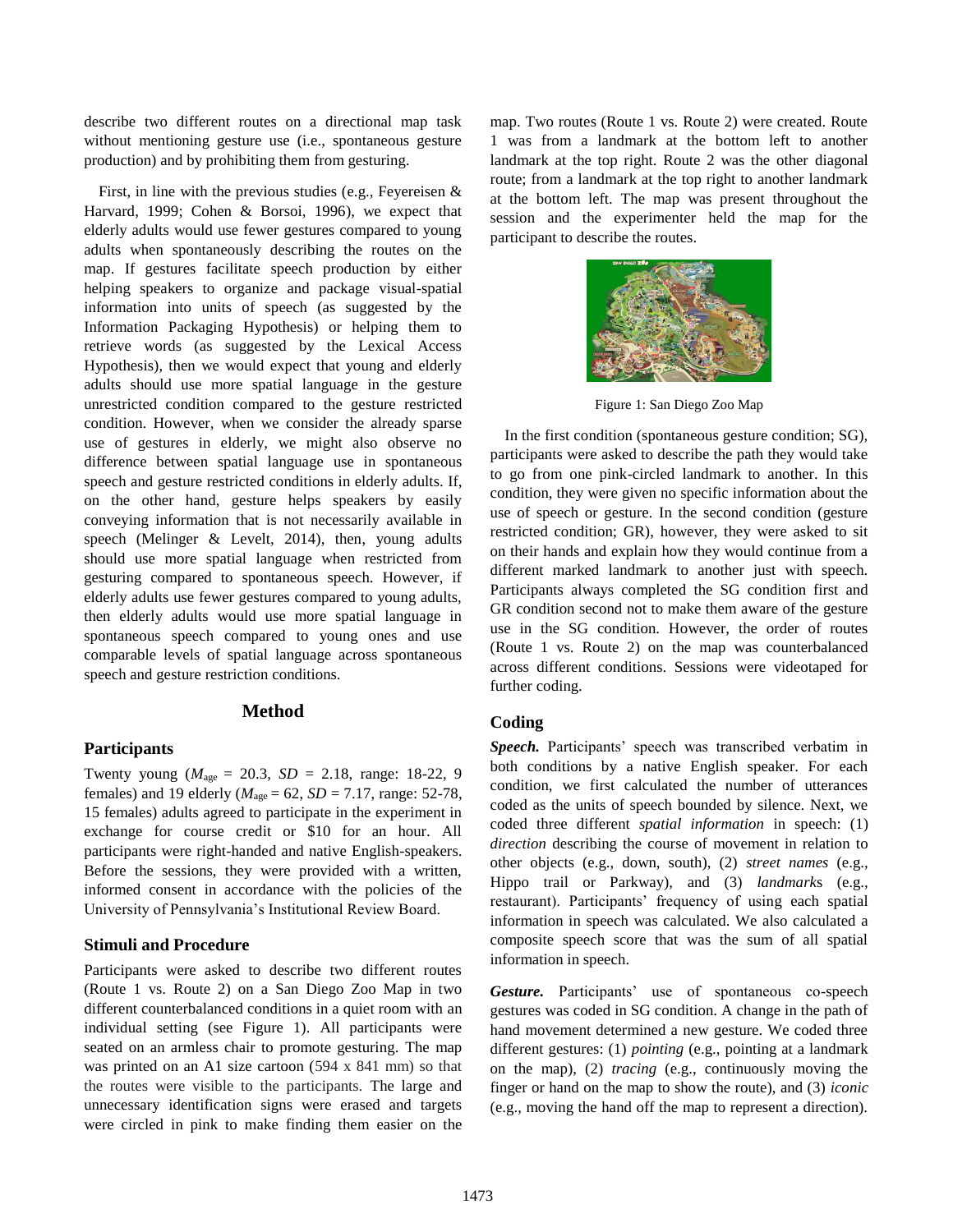We also calculated a composite gesture score that was the total of all 3 specific gesture types. Both speech and gesture were coded by the first author.

#### **Results**

Young and elderly adults did not differ in the total number of utterances in SG ( $F(1, 37) = .77$ ,  $p > .05$ ) and GR ( $F(1, 37) = .77$ )  $37$ ) = .04,  $p > .05$ ) conditions, and the total trial duration it took to describe the routes in SG (*F* (1, 37) = .30,  $p > .05$ ) and GR (*F* (1, 37) = 2.99,  $p > .05$ ) conditions. There was also no gender difference in the total number of utterances in SG (*F* (1, 37) = .57,  $p > .05$ ) and GR (*F* (1, 37) = 1.13, *p*  $> 0.05$ ) and, the total trial duration in SG (*F* (1, 37) = .19, *p*  $>$ .05) and GR ( $F(1,37) = .31, p > .05$ ) conditions. Thus, we merged gender for further analyses.

To see if the order of the routes (Route 1 first vs. Route 2 first) influenced the number of utterances used and the duration of describing the routes, we conducted 2 separate mixed ANOVA with total number of utterances (SG vs. GR conditions) and total trial duration (SG vs. GR conditions) as within subject variables and the order of routes (R1 first vs. R2 first) as the between subject variable. There was an interaction between the number of utterances and the order of the routes, and between the trial duration and the order of the routes,  $F(1, 37) = 7.59$ ,  $p < .01$  and  $F(1, 37) = 6.69$ ,  $p <$ .02, respectively. Participants produced more utterances and spent more time in GR ( $M = 10.25$  and  $M = 78.35$  seconds, respectively) compared to SG ( $M = 6.35$  and  $M = 39.80$ seconds, respectively) only when they completed the second route (R2) in GR condition. Thus, for further analyses, we used normalized scores, obtained by the total number of utterances (i.e. raw scores) divided by the number of utterances for each subject in the respective condition. For the next analyses, we used Bonferroni adjusted alpha levels in pairwise comparisons for multiple hypotheses testing and applied Greenhouse-Geisser correction when sphericity assumption was violated (see Tables 1 and 2 for the mean raw scores)

#### **Speech Analyses**

First, we conducted a mixed ANOVA with composite speech score (SG vs. GR conditions) as within subject variable and group (young vs. elderly) as the between subject variable to see if total spatial information used in speech from SG to GR conditions differed between young and elderly. There was a main effect of the condition on the composite speech scores,  $F(1, 37) = 27.68, p < .001$ . However, this main effect was qualified by interaction, *F* (1,  $37) = 7.07$ ,  $p < .05$ . Young participants ( $M = 2.18$ ) used more spatial information compared to elderly  $(M = 1.42)$  in SG condition. However, no difference was found for the use of spatial information between young  $(M = 2.58)$  and elderly  $(M = 2.62)$  participants in GR condition. In addition, elderly adults used more spatial information in GR compared to SG, whereas young participants produced comparable spatial information in speech in SG and GR conditions (see also Table 1 for raw scores). Thus, even though young adults used similar spatial information in both conditions, when gesture use was restricted, elderly adults' use of spatial information increased.

To see if specific spatial information used in speech (street name, landmark or direction) in SG to GR conditions differed between groups, we conducted a 2×2×3 mixed ANOVA with group (young and elderly adults) as the between subject variable and condition (SG and GR) and specific spatial information (street name, landmark, and direction) as within subject variables. There was a main effect of condition,  $F(1, 37) = 27.68$ ,  $p < .001$  and an interaction of condition by group,  $F(1, 37) = 7.07$ ,  $p < .02$ . As reported earlier, elderly, on average, used more spatial information in GR compared to SG conditions, whereas young produced comparable levels of spatial information in SG and GR conditions. There was also a main effect of the specific type of spatial information,  $F(2, 74) = 16.35$ ,  $p <$ .001. Regardless of the condition, all participants used more direction information (*M* = .99) compared to street name (*M*  $= .60$ ) and landmark ( $M = .61$ ) information in speech. No other interactions among spatial information, group, or condition were found,  $ps > .05$ .

Table 1: Mean raw speech scores for each condition (SG and GR) and group. The values in parentheses are standard errors of mean.

|                             | Young |           | <b>Elderly</b> |           |
|-----------------------------|-------|-----------|----------------|-----------|
|                             | SG    | <b>GR</b> | SG             | <b>GR</b> |
| <b>Number of Utterances</b> | 9.6   | 9         | 7.3            | 9.5       |
|                             | (2.2) | (1.5)     | (1.4)          | (1.7)     |
| Composite Speech            | 18.0  | 21.1      | 11.6           | 21.4      |
| Score                       | (3.5) | (2.6)     | (2.9)          | (2.6)     |
| Direction in speech         | 8.3   | 9.3       | 5.6            | 9.3       |
|                             | (1.9) | (1.5)     | (1.2)          | (1.4)     |
| Landmark in speech          | 5     | 6.5       | 3.5            | 7.0       |
|                             | (1.3) | (1.0)     | (1.1)          | (1.2)     |
| Street Name in speech       | 4.7   | 5.2       | 2.4            | 5.2       |
|                             | (0.6) | (0.5)     | (0.8)          | (0.6)     |

#### **Gesture Analyses**

There was no difference in the total number of gestures produced by young and elderly participants,  $F(1, 39) =$ 1.15,  $p > .05$ . We conducted a mixed ANOVA with different gesture types (pointing, iconic and tracing) as the within subject variable and group (elderly vs. young) as the between subject variable. There was a main effect of gesture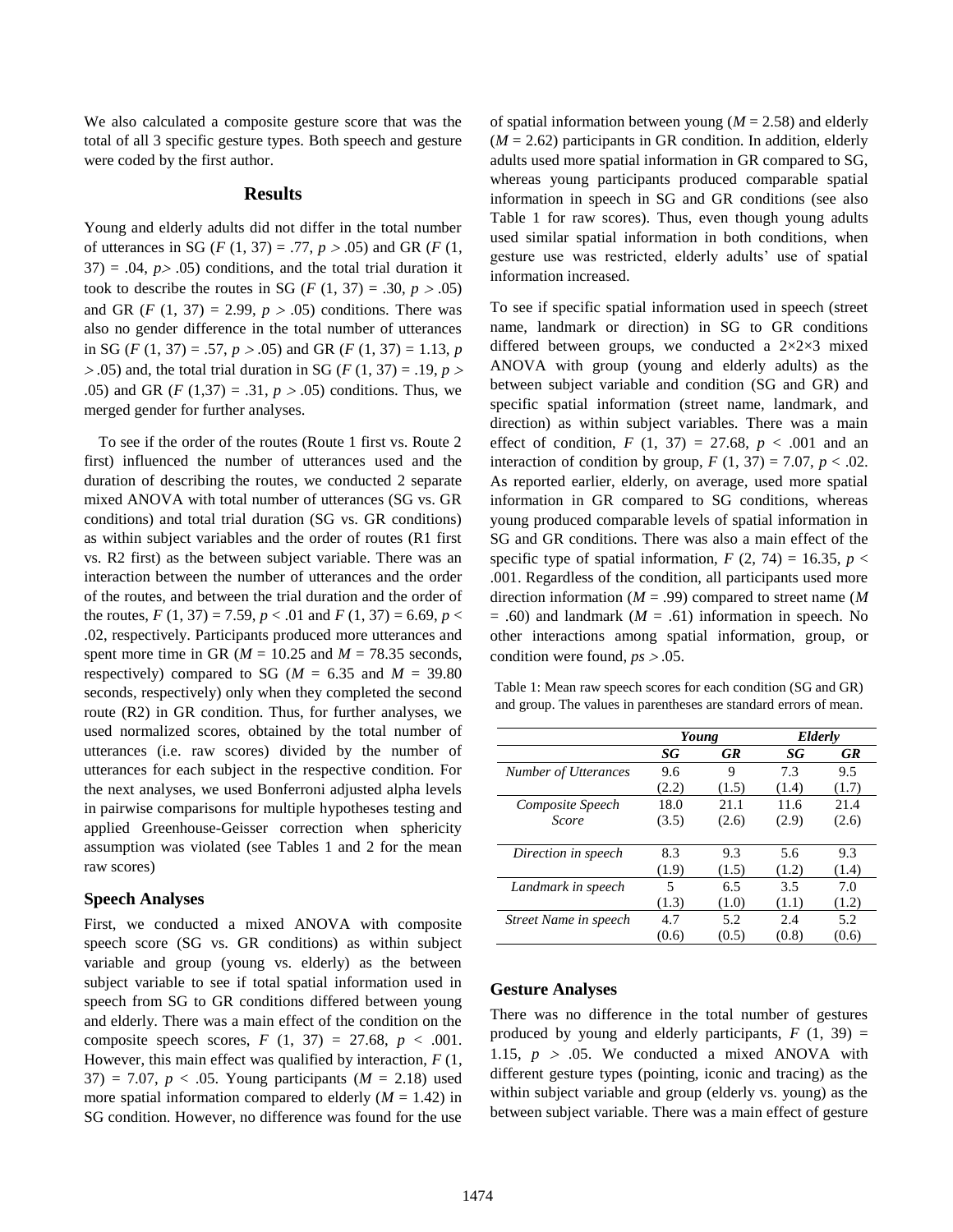type, *F* (1.20, 44.34) = 46.59, *p* < .001. There was also a marginally significant interaction between gesture type and group, *F* (1.20, 44.34) = 3.79,  $p = .051$ . Both young and elderly adults used more tracing gestures ( $M = .80$  and  $M =$ 1.23, respectively) compared to pointing (*M* = .29 and *M*= .16, respectively) and iconic gestures ( $M = .06$  and  $M = .06$ , respectively). However, the difference between pointing and iconic gestures was only significant for young adults,  $M_{diff}$  = .23,  $p < 0.01$ . Elderly adults produced comparable number of pointing and iconic gestures,  $M_{diff} = .10, p > .05$ .

Table 2: Mean raw gesture scores. The values in parentheses are standard errors of mean.

|                          | Young | Elderly |
|--------------------------|-------|---------|
| Composite Gesture Score  | 8.4   | 7.3     |
|                          | (1.6) | (1.2)   |
| <b>Pointing Gestures</b> | 2.5   | 1.2.    |
|                          | (0.6) | (0.3)   |
| <b>Tracing Gestures</b>  | 4.9   | 5.9     |
|                          | (0.9) | (1.0)   |
| <b>Dynamic Gestures</b>  |       | 0.2     |
|                          | (0.5) | 0.2     |

## **Gesture & Speech Analyses**

Young adults' total number of gestures and spatial language positively correlated in both SG ( $r = .54$ ,  $p < .05$ ) and GR ( $r = .54$ )  $= .70, p < .01$ ) conditions. There was also a positive correlation for spatial language use in SG and GR conditions  $(r = .58, p < .01)$  in young adults. The total number of gestures did not correlate with spatial language use in SG ( $r = -.42$ ,  $p > .05$ ) and GR ( $r = .01$ ,  $p > .05$ ) conditions in elderly adults. Moreover, the spatial language use in SG and GR conditions did not correlate in elderly adults as well,  $r = .08$ ,  $p > .05$ .

#### **Discussion**

This is one of the first studies investigating how the effects of gesture restriction on speech production differ with aging. We asked whether gesture prohibition impair or enhance spatial speech production of young and elderly adults. Our results showed that the effects of gesture restriction on the production of spatial language differed between young and elderly. Even though elderly and young adults produced comparable number of gestures in spontaneous speech condition, gesture restriction increased the use of spatial information in speech only for elderly adults. Overall, younger individuals produced more spatial language and the use of gestures correlated with their use of spatial information.

In the first task when people were allowed to gesture, young and elderly individuals produced similar number of gestures. This result contradicts with the previous findings that showed evidence for decreased amount of gestures in elderly adults (Cohen & Borsoi, 1996; Feyereisen & Harvard, 1999). However, the majority of the gestures used by young and elderly adults in our study were nonrepresentational (e.g. tracing and pointing gestures). Since the map was present throughout the experiment, this might trigger the frequent use of pointing to the map (i.e. pointing gestures) or continuously moving finger on map to trace the route (i.e. tracing gestures). When people are asked to talk about an object from memory, they use more representational gestures compared to a condition where the object of interest is present when they talk about it (Wesp et al., 2001). Thus, the sparse use of iconic gestures might lead us not to find any difference between young and elderly adults in the use of representational gestures.

Our results showed that elderly adults used more spatial language when they were restricted from gesturing compared to spontaneous speech, whereas young adults produced comparable levels of spatial language in both conditions. The higher use of spatial language when gesture use was restricted in elderly adults is compatible with the account suggesting that gestures are used to supplement and/or complement the speech. That is, when gestures convey the imagistic properties of spatial events, this information can be omitted from speech (Melinger & Levelt, 2004; Graham & Heywood, 1975). Our results, however, did not find support for the Information Packaging Hypothesis (Kita, 2000) or the Lexical Retrieval Hypothesis (Hadar & Butterworth, 1997; Krauss, Chen, & Gottesman, 2000). On the other hand, our findings from young adults did not support any of accounts regarding the relation between speech production and gesture restriction. For young adults, gesture restriction did not affect their spatial speech production. However, we found that the gesture and speech production were positively correlated in young adults. Thus, young adults, who produced more gestures (possibly high in spatial skills) could use more spatial information overall.

Why does gesture restriction influence only elderly adults' speech? We cannot answer this question with certainty, but state some possible explanations. First, people's general verbal skills could be related to their gesture use. Hostetter and Alibali (2007) found that people with low verbal skills produced gestures to facilitate their speech, yet people with high verbal skills only supplemented their speech with gestures. Thus, elderly individuals who had high verbal skills could produce more spatial information in a gesture prohibited context. This does not necessarily explain the difference between young and elderly adults, which require future studies to find